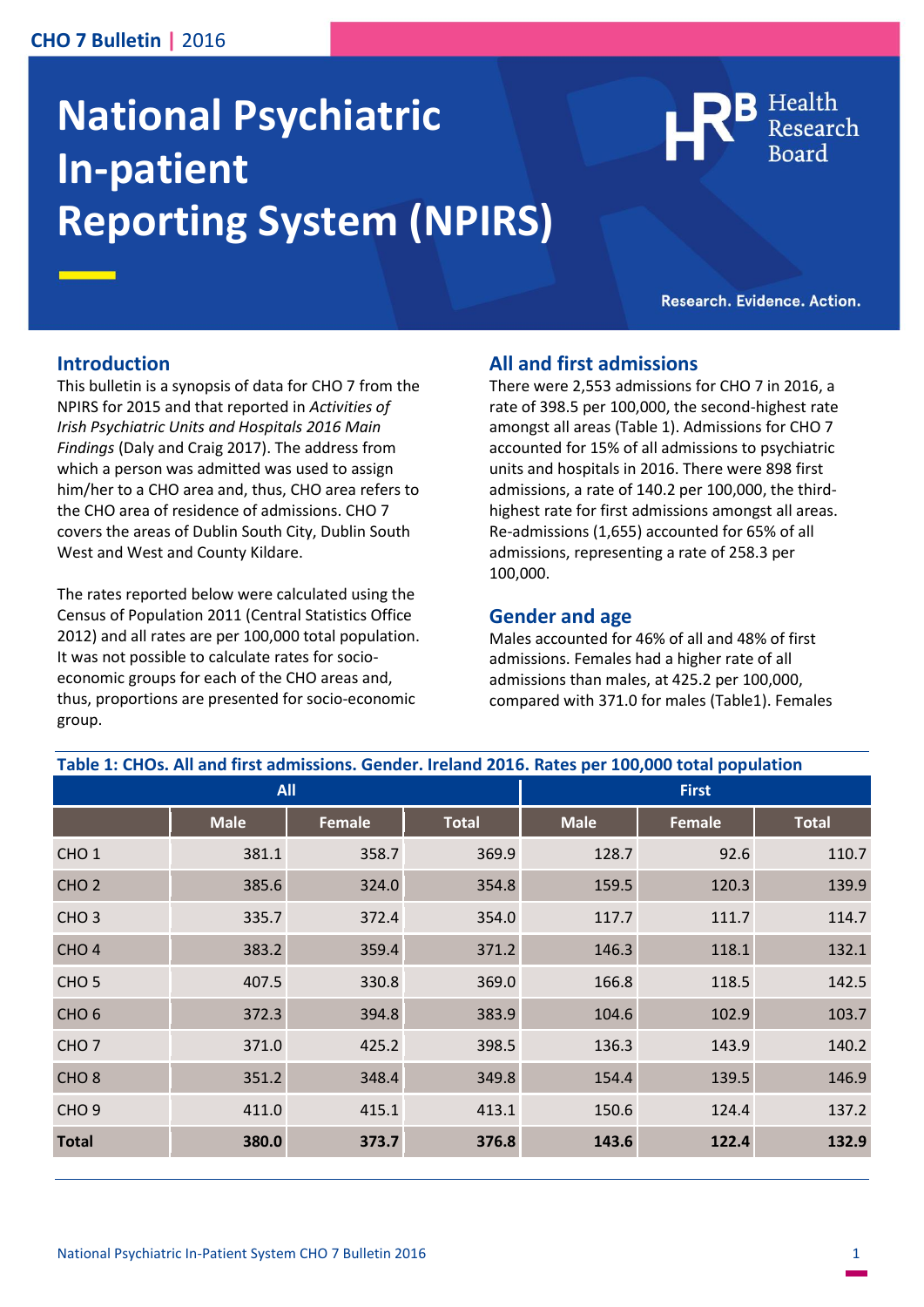## **CHO 7 Bulletin |** 2016

also had a higher rate of first admissions than males, at 143.9 compared with 136.3 for males. The rates for females were the highest all and first admission rates for females amongst all CHO areas.

The 55–64 year age group had the highest rate of all admissions for CHO 7, at 729.7per 100,000, followed by the 65–74 year age group, at 688.1, and the 75 year and over age group, at 594.5. The 18–19 year age group had the lowest rate of all admissions, at 399.5 per 100,000.

The 20–24 year age group had the highest rate of first admissions in CHO 7, at 264.3 per 100,000, followed by the 18–19 year age group, at 252.0, and the 45–54 year age group, at 203.8. The 25–34 year age group had the lowest rate of first admissions, at 162.6.

Age groups were condensed into two groups: under 45 years and 45 years and over. The 45 year and over age group had the highest rate of admissions in all CHO areas, with rates ranging from 642.6 per 100,000 in CHO 7 to 431.2 in CHO 2 (Figure 1). The under 45 year age group had a rate of 290.0 per 100,000 in CHO 7. The rate of admission for the 45 year and over group in CHO 6 (574.4), CHO 7 (642.6) and CHO 8 (531.8) was over twice that of the under 45 year group for those areas.

### **Marital status**

Single persons accounted for over half of all (59%) and first (55%) admissions for CHO 7; married persons accounted for 25% of all and 27% of first admissions; widowed persons accounted for 4% of all and almost 4% of first admissions; and divorced persons accounted for almost 4% of all and 4% of first admissions.

#### **Socio-economic group**

Almost 21% of all admissions had non-manual occupations, almost 14% were lower professional, and 6% each were manual skilled and semi-skilled. However, it is worth noting that 41% of returns for CHO 7 did not specify an occupation, making assignment to a socio-economic group impossible. Proportions for first admissions were somewhat similar.

#### **Diagnosis**

Depressive disorders accounted for one quarter of all admissions and almost 24% of first admissions for CHO 7; schizophrenia accounted for 22% of all and 15% of first admissions; and mania accounted for 10% of all and almost 8% of first admissions.

All and first admission rates in CHO 7 were highest for depressive disorders, at 99.3 (Figure 2) and 32.9 per 100,000, respectively. Schizophrenia had the



#### **Figure 1: All admissions by age category by CHO area. Ireland 2016. Rates per 100,000 total population**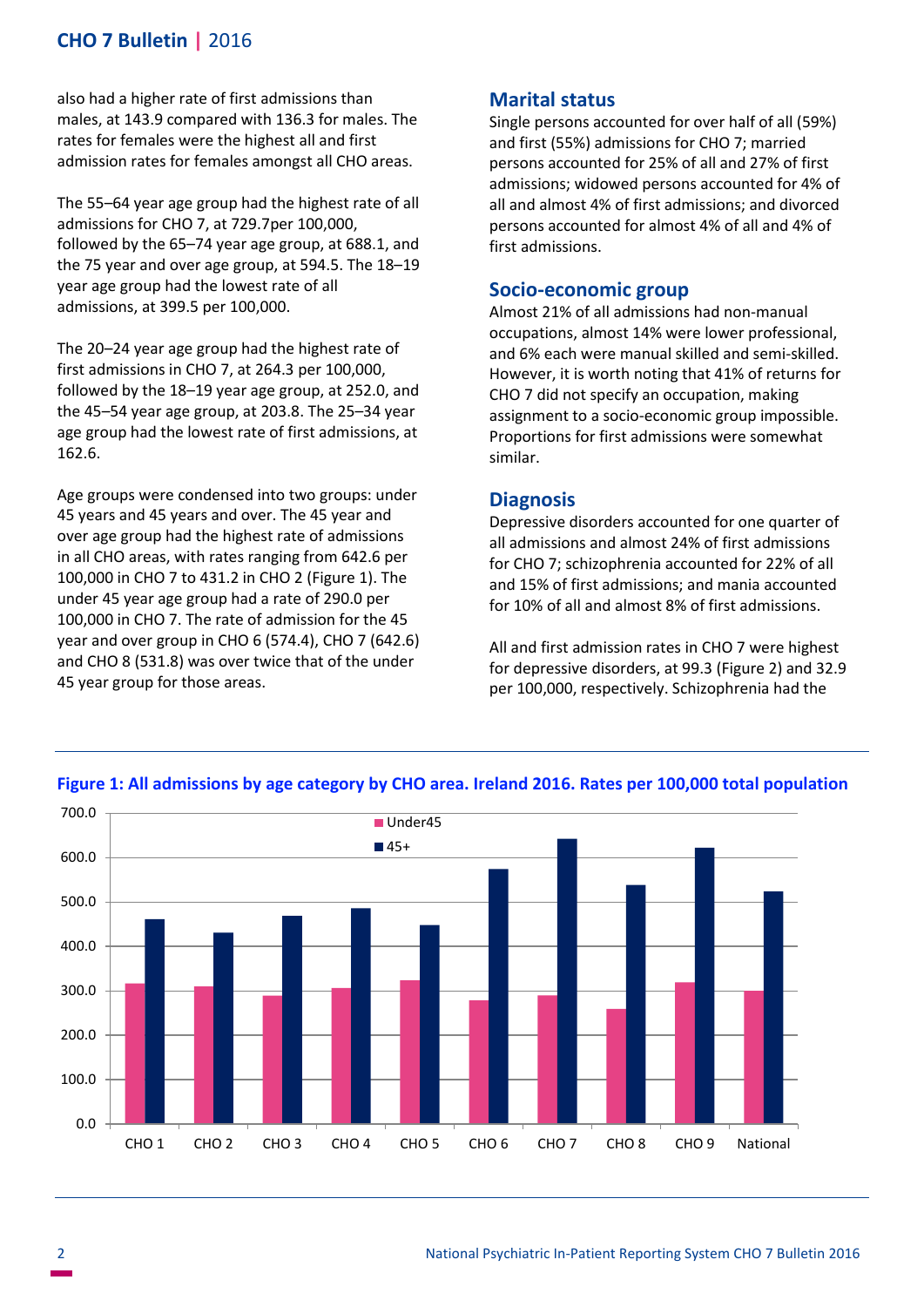## **CHO 7 Bulletin |** 2016

second-highest rate of all admissions in CHO 7, at 87.7, followed by mania, at 40.9 and neuroses, at 37.3. Schizophrenia had the second-highest rate of first admissions in CHO 7, at 21.4 per 100,000, followed by neuroses, at 19.2.

#### **Legal status**

Involuntary admissions accounted for 13% of all and 14% of first admissions for CHO 7. The rate of all involuntary admissions in CHO 7 was 51.7, the thirdhighest amongst all areas, while that for first admissions was 20.1 per 100,000, also the thirdhighest (Figure 3).

#### **Hospital type**

Sixty-one per cent of all admissions for CHO 7 were to general hospital psychiatric units, 1% were to psychiatric hospitals/continuing care units and 37% were to independent/private and private charitable centres.

#### **Discharges**

There were 2,528 discharges (2,508 discharges and 20 deaths) for CHO 7 in 2016. Thirty per cent of discharges occurred within one week of admission, 14% occurred within one to two weeks and 16%

occurred within two to four weeks of admission. Ninety-four per cent of discharges occurred within three months of admission. This is similar to the pattern observed nationally.

Discharges for CHO 7 accounted for almost 15% of all discharges and 15% of all in-patient days. The average length of stay for all discharges for CHO 7 was 59.4 days (median 18 days) (Figure 4). This compares with the national average of 57.7 days (median 15 days).

When discharges with a length of stay of one year or more were excluded, discharges for CHO 7 again accounted for almost 15% of discharges and 16% of in-patient days. The average length of stay for discharges, excluding those with a length of stay of one year or more, was 29.2 days (median 17 days), the second-longest average length of stay along with CHO 4, also at 29.2 days..

#### **References**

Central Statistics Office (2012) Census of Population 2011, www.cso.ie.

Daly A and Craig S (2017) *Activities of Irish Psychiatric Units and Hospitals 2016*. HRB Statistics Series 35. Dublin: Health Research Board.

### **Figure 2: Admissions for selected diagnostic groups by CHO area. Ireland 2016. Rates per 100,000 total population**